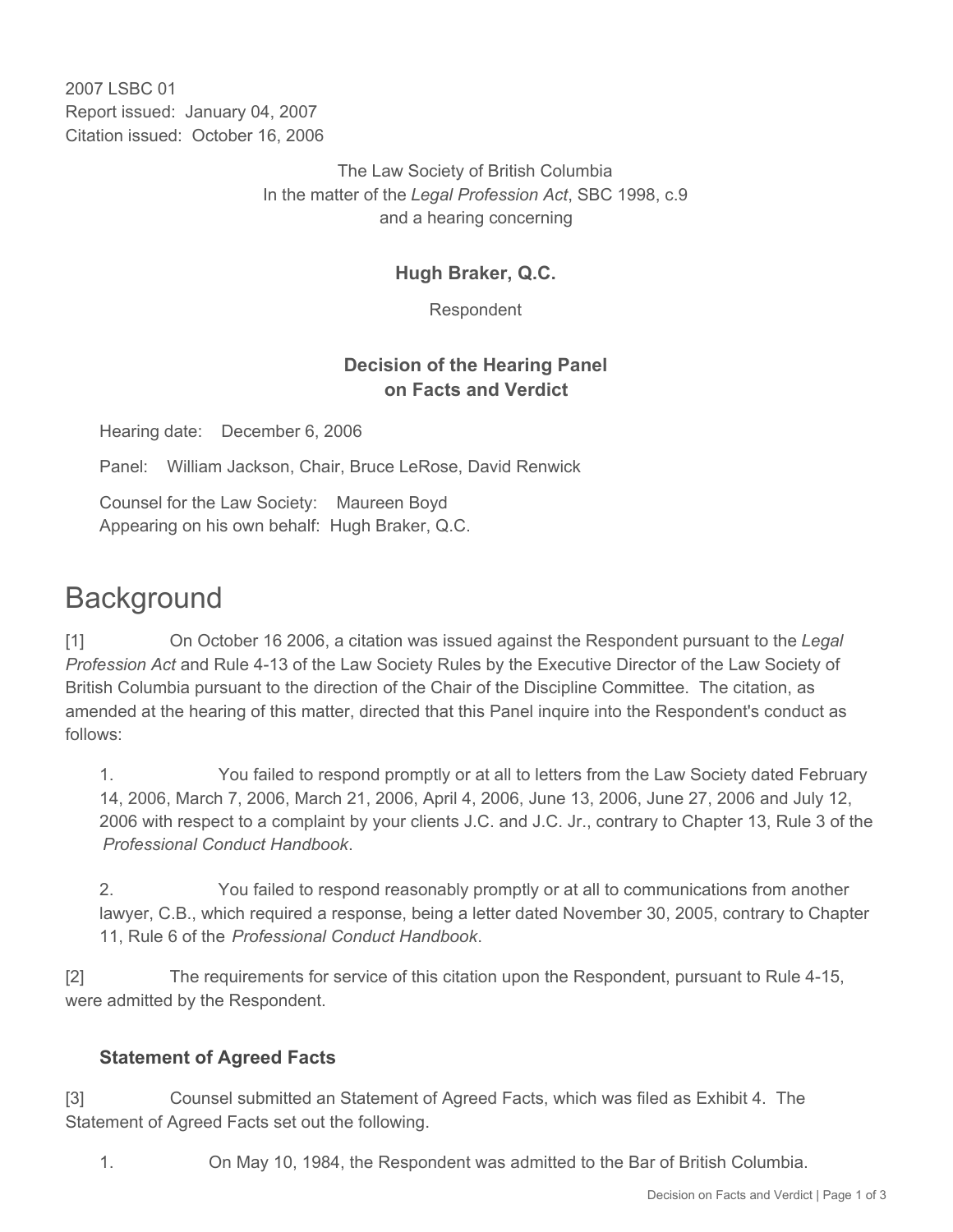2. From his admission until July 7, 1986, the Respondent practised as a sole practitioner, except for a six month period between December 31, 1984 and June 7, 1985, when he was a ceased member. Between July 7, 1986 and December 1, 1994, the Respondent was employed by the Nuu-Cha-Nulth Tribal Council and from December 14, 1989 has also practised under the name of Braker & Company.

3. The Respondent was retained by J.C and J.C. Jr. (the " Clients" ) in connection with a personal injury claim. In or about November, 2005, the Clients became dissatisfied with the service provided by the Respondent and retained new counsel, Mr. B.

4. On November 16, 2005, Mr. B. faxed to the Respondent a letter in which he advised that he had been consulted by the Clients and requested that the Respondent advise him " ... whether or not their claims have been settled and, if so, what proceeds they can expect from their claims."

5. On November 18, 2005, Mr. B. faxed to the Respondent a further letter setting out his understanding that the Clients' claim had been dismissed for want of prosecution and the Clients had not received notice of the application. Mr. B. requested that the Respondent " ...advise what steps your firm is taking to remedy the Order dismissing the action for want of prosecution."

6. On November 30, 2005, Mr. B. wrote to the Respondent to advise that he was retained to represent the Clients and requested " that you forward your file to this office as soon as possible." Mr. B. also undertook to pay the Respondent's outstanding disbursements and taxes upon receipt of the file and to protect his fees, subject to taxation.

7. The Respondent did not reply to any of the letters of Mr. B. nor did he forward the Clients' file to Mr. B.

8. On February 7, 2006, the Clients filed a complaint (the " Complaint" ) with the Law Society.

9. On February 13, 2006, Gurprit Gill, Professional Conduct Staff lawyer, spoke by telephone with the Respondent about the Complaint, in which conversation the Respondent denied having received any letter from Mr. B. indicating he was retained.

10. By letter dated February 14, 2006 from Ms. Gill, the Law Society requested a response from the Respondent to the Complaint.

11. On each of March 7, 2006 and March 21, 2006, Ms. Gill sent follow-up letters to the Respondent requiring a response from him with respect to the Complaint. There was no response from Mr. Braker.

12. On April 7, 2006, Ms. Gill telephoned the Respondent and spoke with him. He told her that he saw a doctor two days after receiving her letter with respect to a medical condition and was scheduled for surgery on an urgent basis on April 18, 2006, with an estimated four week recovery period. Ms. Gill confirmed this conversation by letter dated April 24, 2006, and extended the time for a response from the Respondent to May 29, 2006.